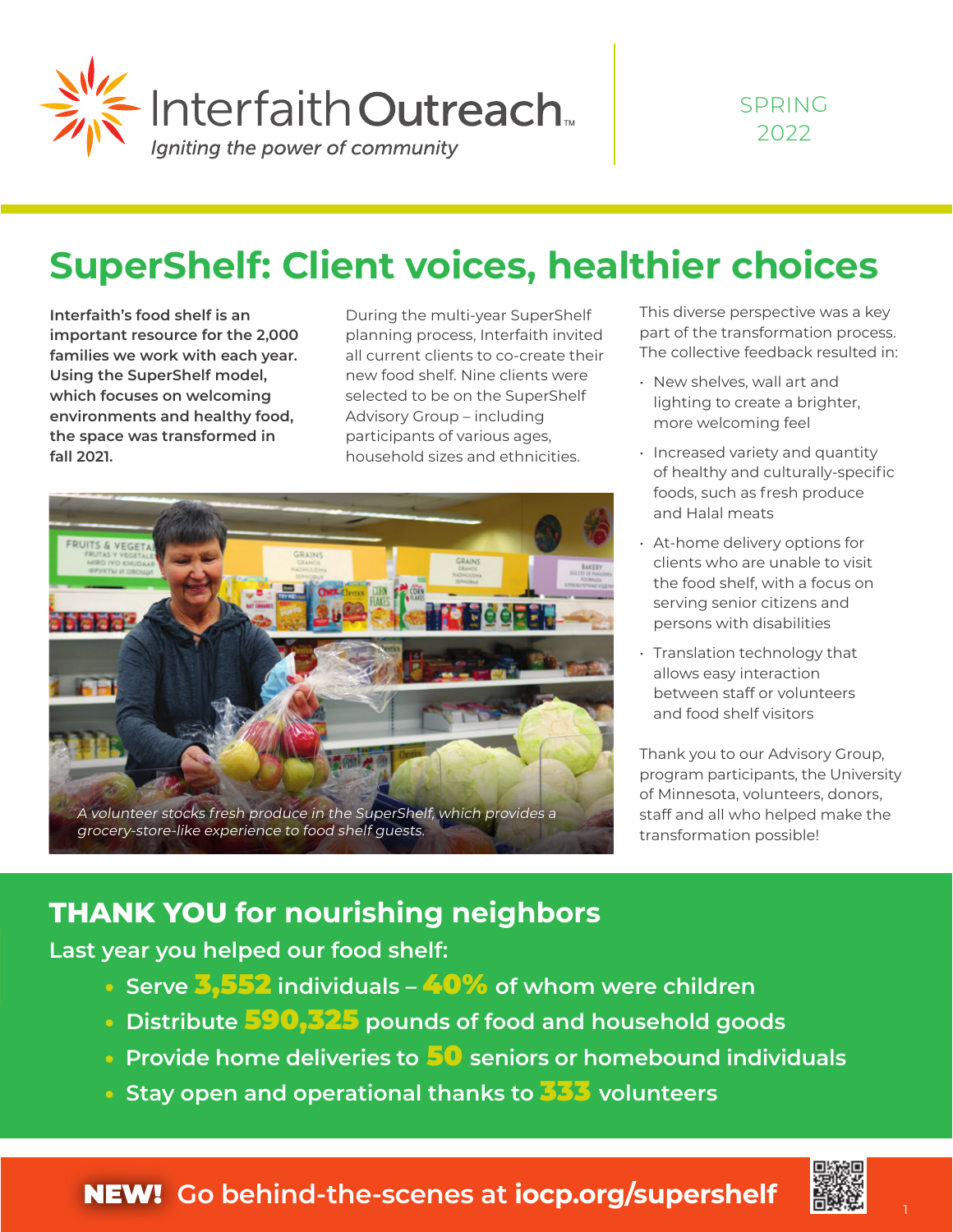## **Together, we do what must be done**

Dear friends,

As I begin my second year at Interfaith, I am even more enthusiastic than I was on my first day. This organization is the right organization at the right time to achieve the right results.

And what an important time it is.

Increased poverty, high housing and child care costs, and low-paying jobs are making it difficult for people in our community to feed their families. More than half the families we work with are at or below the federal poverty level – that's \$26,500/year for a family of four! Too many of our neighbors are facing impossible decisions like whether to pay the heating bill or buy groceries.

That's why, from March 1 – April 15, we'll be fighting local food insecurity with an effort called Prevent Hunger. We invite you to take action by giving dollars, giving goods or giving time. We will take action by walking alongside those in need of food, job training and holistic family support.

Together, we do what must be done because no one in our community should feel the pangs of hunger. Ever.

Your Executive Director, Kevin Ward



hunger. Ever.**"** Kevin Ward, Executive Director

Give at **iocp.org/preventhunger**



# **Growing forward with you**

**A ROADMAP FOR OUR SHARED WORK** 

Interfaith's 2022-2025 Strategic Plan takes effect on April 1, 2022. The timing couldn't be better. So much in and around our community has changed – requiring new strategies and new responses. Our mission is ultimately to work together to reduce suffering in our community.

### **OUR VALUES**

**Collaboration:** Nurturing mutually beneficial relationships

#### **Inclusion:**

Celebrating differences because they matter

#### **Integrity:**

Keeping our word through our actions, transparency and honesty

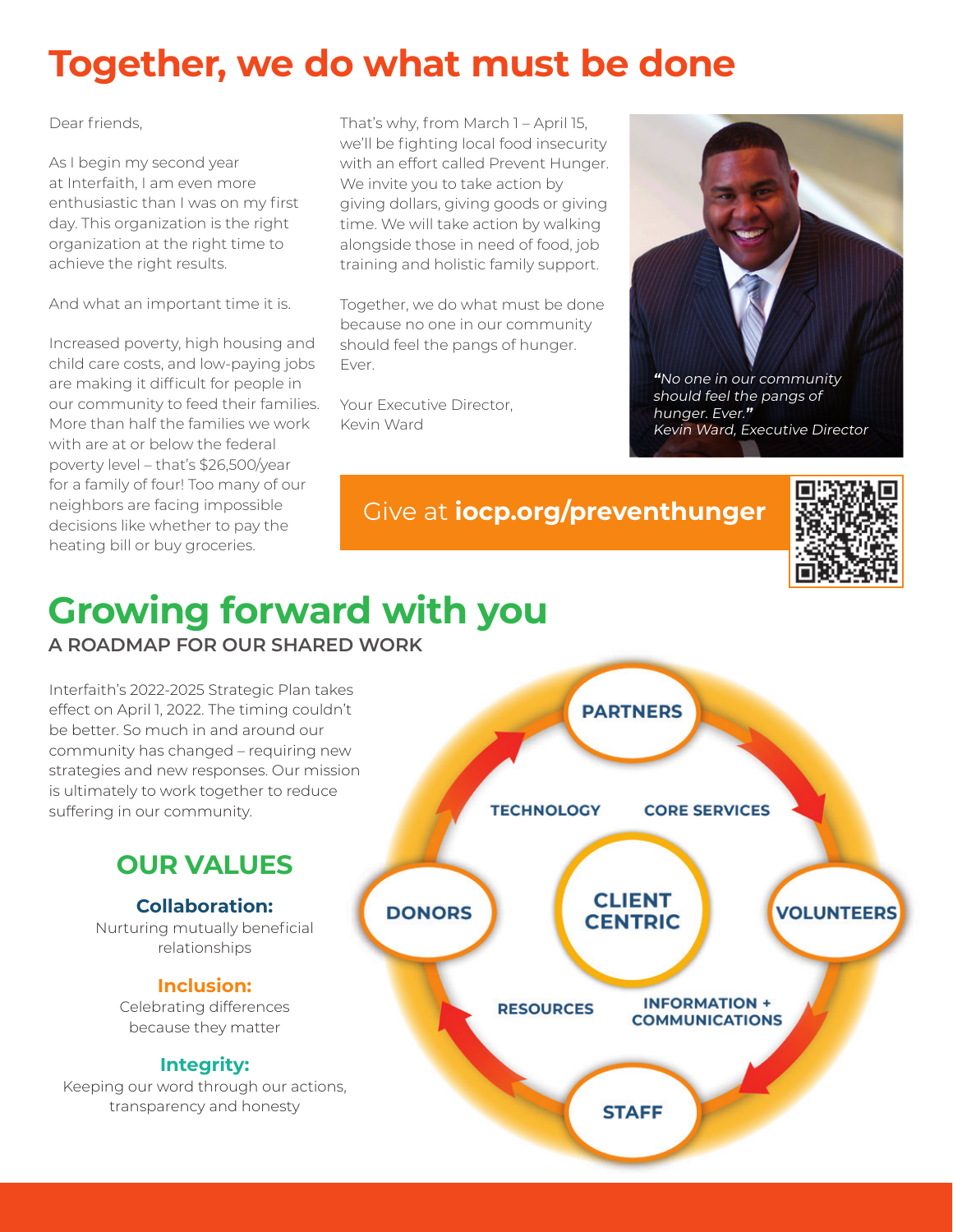## **You can help tackle the root causes of hunger in our community**

The urgent need for food is what brings nearly 200 families each week to our food shelf. However, we know hunger is linked to poverty, underemployment and other challenges that put families in crisis. Long-term stability means we have to not only address the symptom, but attack hunger at its root causes.

That's why it takes food *and more* to prevent hunger.



It takes the right food and access to it.



It takes living wage jobs.



It takes holistic family support.

Your financial support allows us to provide a range of employment and family support services that set people on the path to new and hopeful futures – in an effort to *prevent* hunger before it begins.

#### **Why donate funds to a food shelf?**

When you give financially, we can stretch your dollars to fill our shelves with 3x more food than what you'd be able to buy at a grocery store.

#### **What does "holistic family support" look like?**

Job search support and employment training; assistance with medical and utility bills, unexpected car repairs and looming evictions all work together to prevent hunger.

#### **What's a living wage?**

In Hennepin County, both adults in a family of four would need to earn \$23.19/hour to cover typical expenses. However, minimum wage is \$10.33/hour. That big gap means many neighbors are struggling despite low unemployment rates.

### **It takes food** *and more* **to prevent hunger – it also takes a living wage**



Mark Youngblood helps job seekers find living wage jobs.

During the past 24 months, Interfaith Outreach guests have experienced hardships more challenging than ever. Our employment staff and volunteers are here to journey with clients facing job loss, underemployment or the lack of a living wage.

Mark Youngblood, a key volunteer with our Employment Services team, tells us he dreams of great things for job seekers. "I really become energized to do whatever it takes to get clients employed as quickly as possible into fitting and rewarding positions from

which they can continue to grow their careers and provide for their families."

Mark and the employment team provide 1:1 job coaching, computer and soft skills training, resume assistance, interview prep, and more to help folks land and maintain a family-sustaining job.

Thank you, Mark, and to all our volunteers who give precious time in support of the 2,000 families Interfaith Outreach works with each year. Our community is stronger because of you.

### **Volunteer with us**

**Interfaith needs volunteers like you to power our work! Interested? Visit iocp.org/volunteer or email awyatt@iocp.org.**